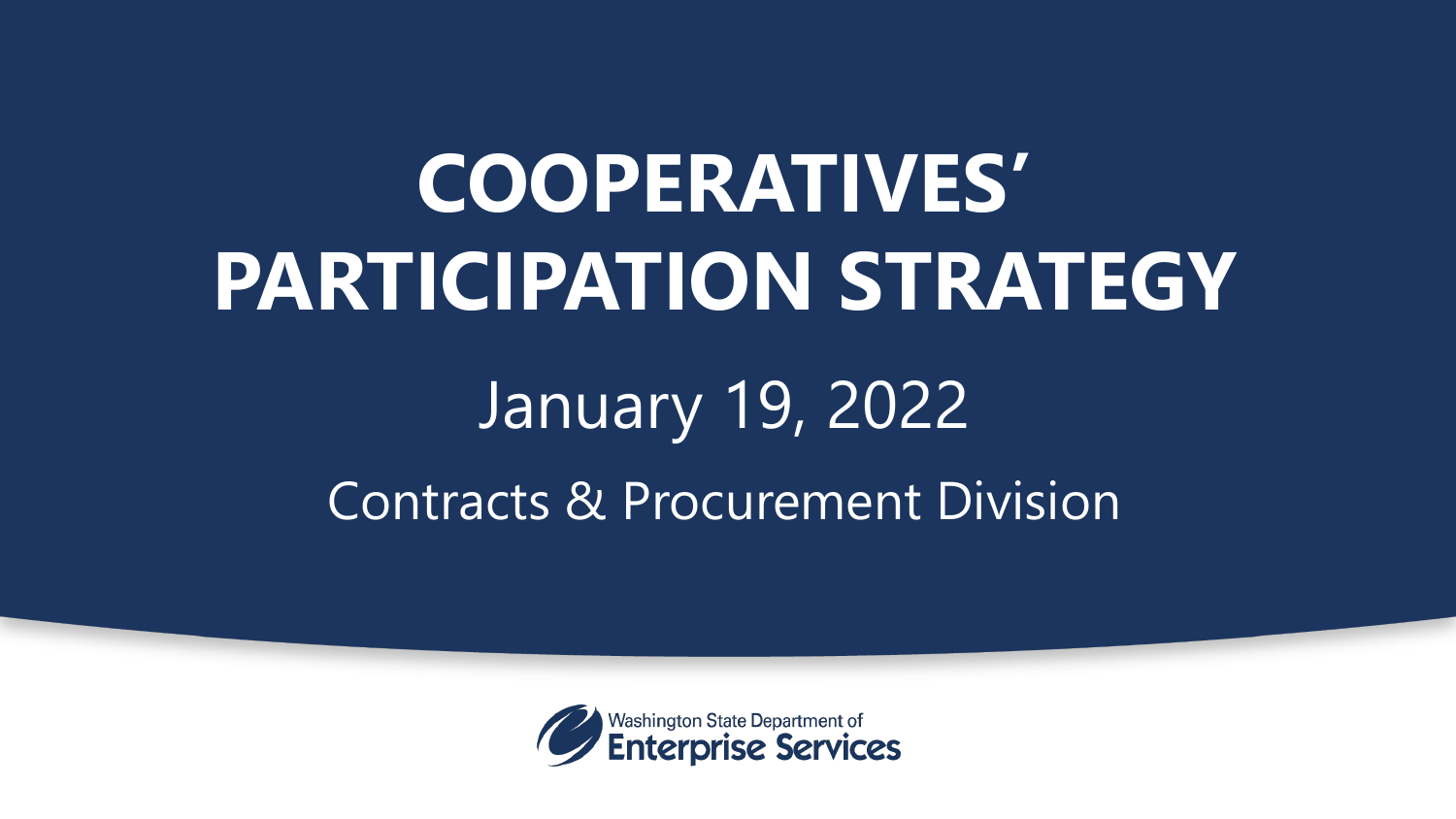#### COOPERATIVES' PARTICIPATION

DES has approximately 200 master contracts, with about 55 of them through cooperative agreements (or roughly 28%) across these three cooperatives:

- MMCAP Infuse State of Minnesota healthcare cooperative.
- NASPO non-profit that facilitates procurements lead by individual states.
- Sourcewell State of Minnesota cooperative.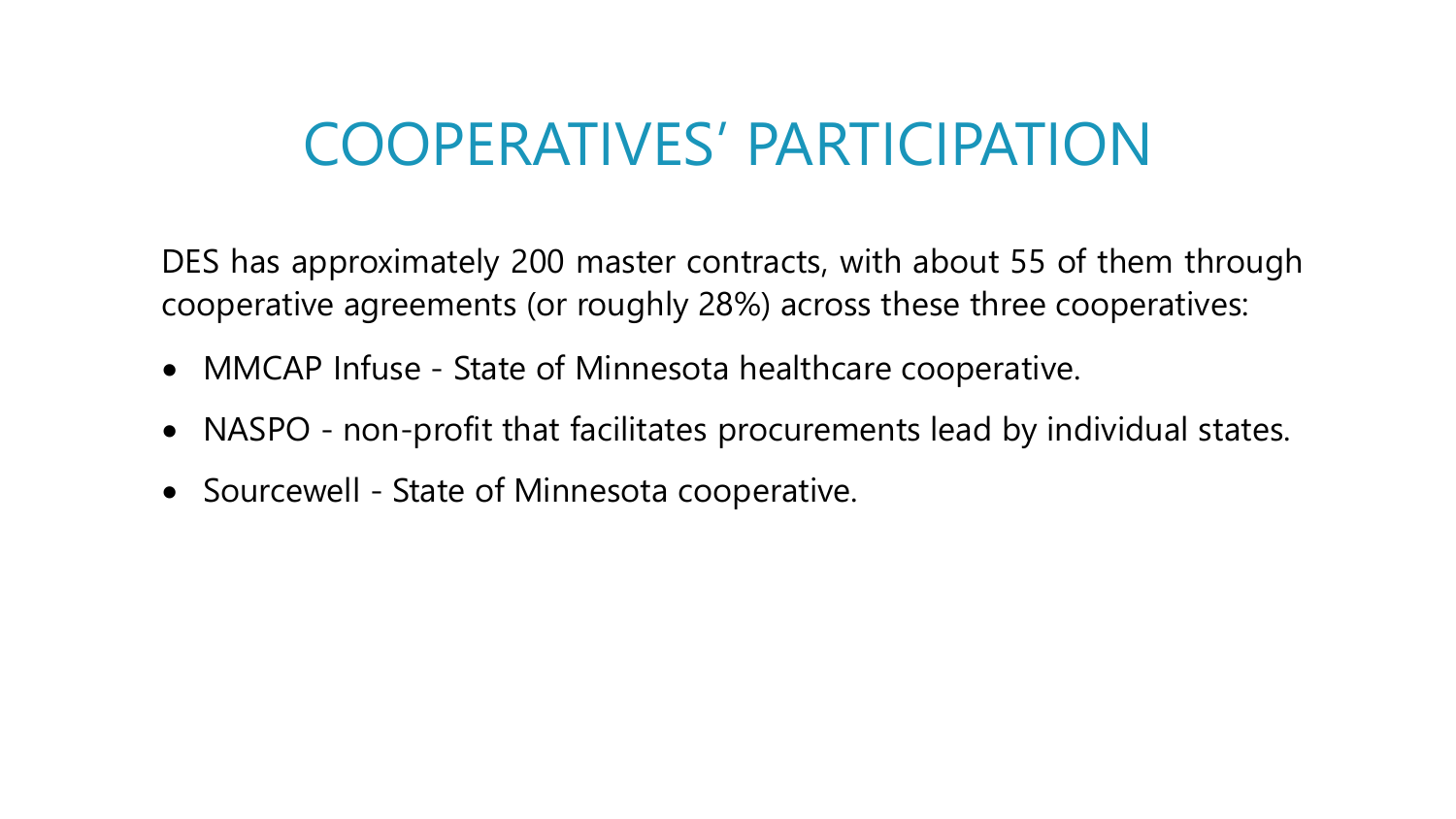## CURRENT STRATEGIC DRIVERS

- **Portfolio of Contracts.** Wide range of master contracts to help the State save staffing time, secure favorable prices/terms, and promote policy objectives.
- **Staffing.** Recovery from the hiring freeze and addressing the ongoing challenge of recruiting and retaining staff.
- **Business Inclusion.** Help promote policy objectives of supplier diversity. Cooperative agreements generally do not provide good opportunities for small businesses.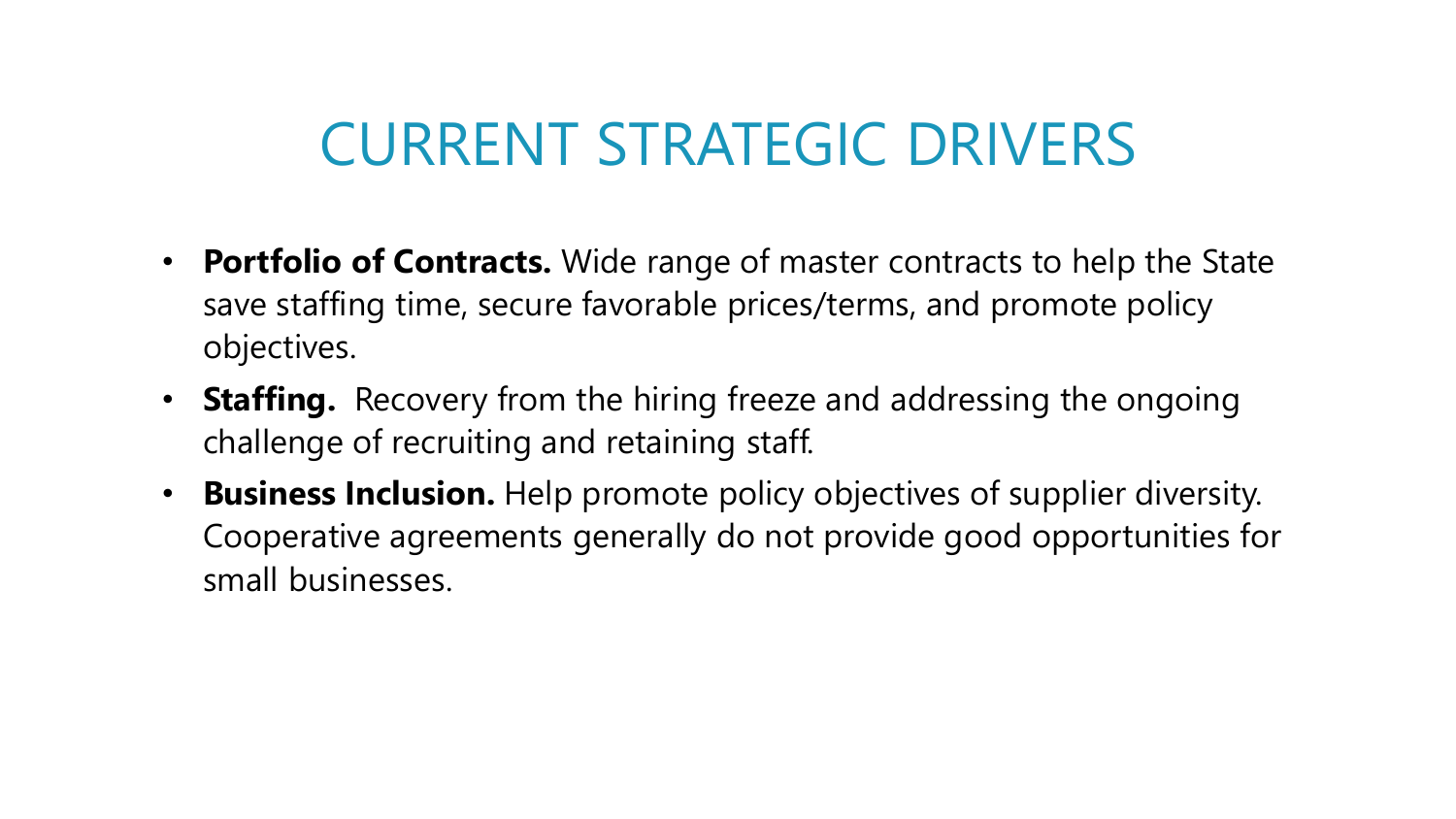#### ADVANTAGES OF COOPERATIVES

- **Buying Power.** By offering the potential buying power of customers from multiple states, cooperative agreements can often secure very favorable prices, and terms.
- **Shared Expertise**. Cooperative agreements often leverage technical and subject matter resources from multiple states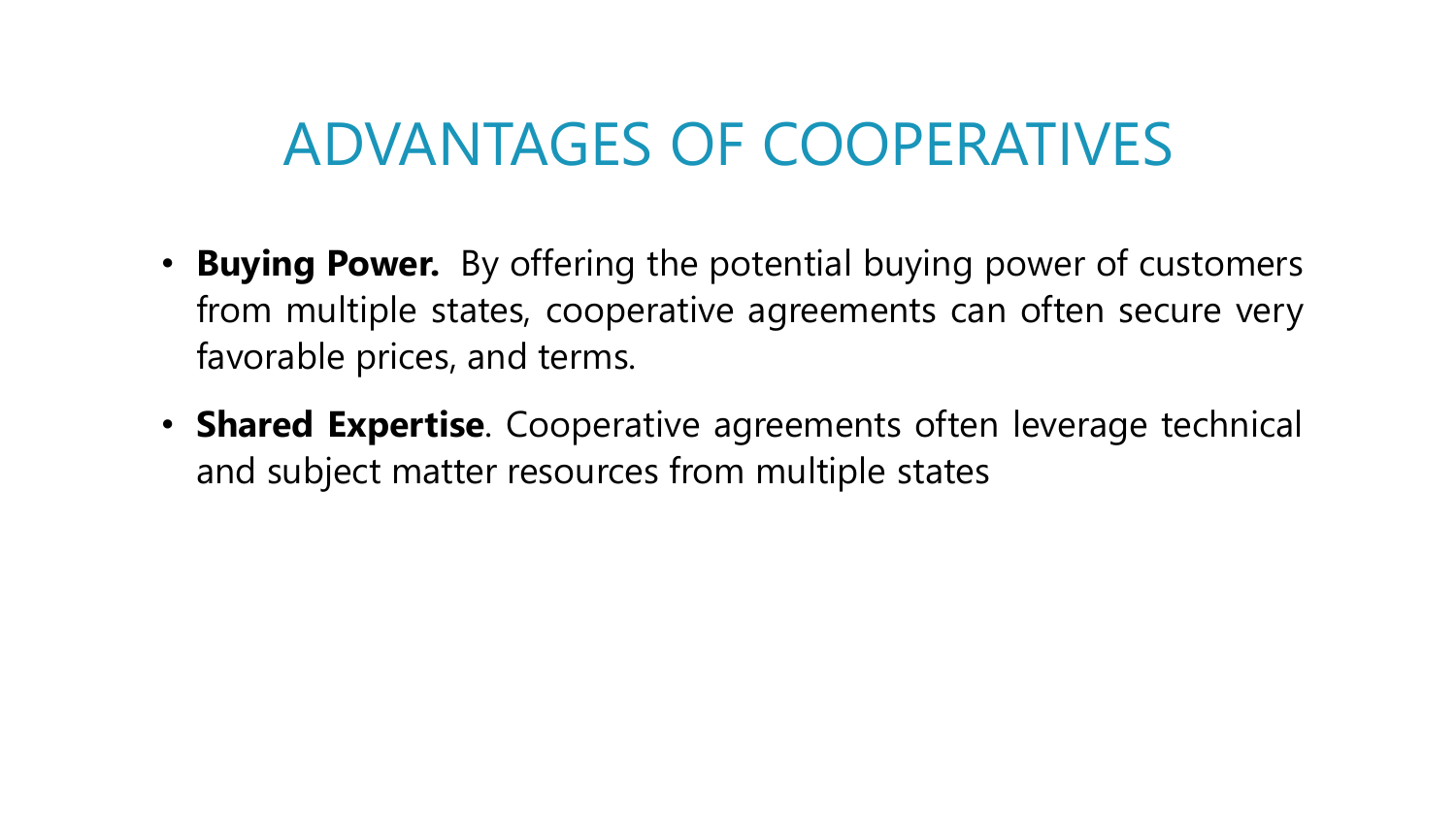#### DISADVANTAGES OF COOPERATIVES

- **Small Business Disadvantage**. Cooperative agreements tend to have wide scopes and requirements that favor large firms that can provide wide range of products or services across many states.
- **Socio-Economic Goals Challenges**. Cooperative agreements tend to stay neutral or silent on socio-economic goals that might not align with priorities of all participating states.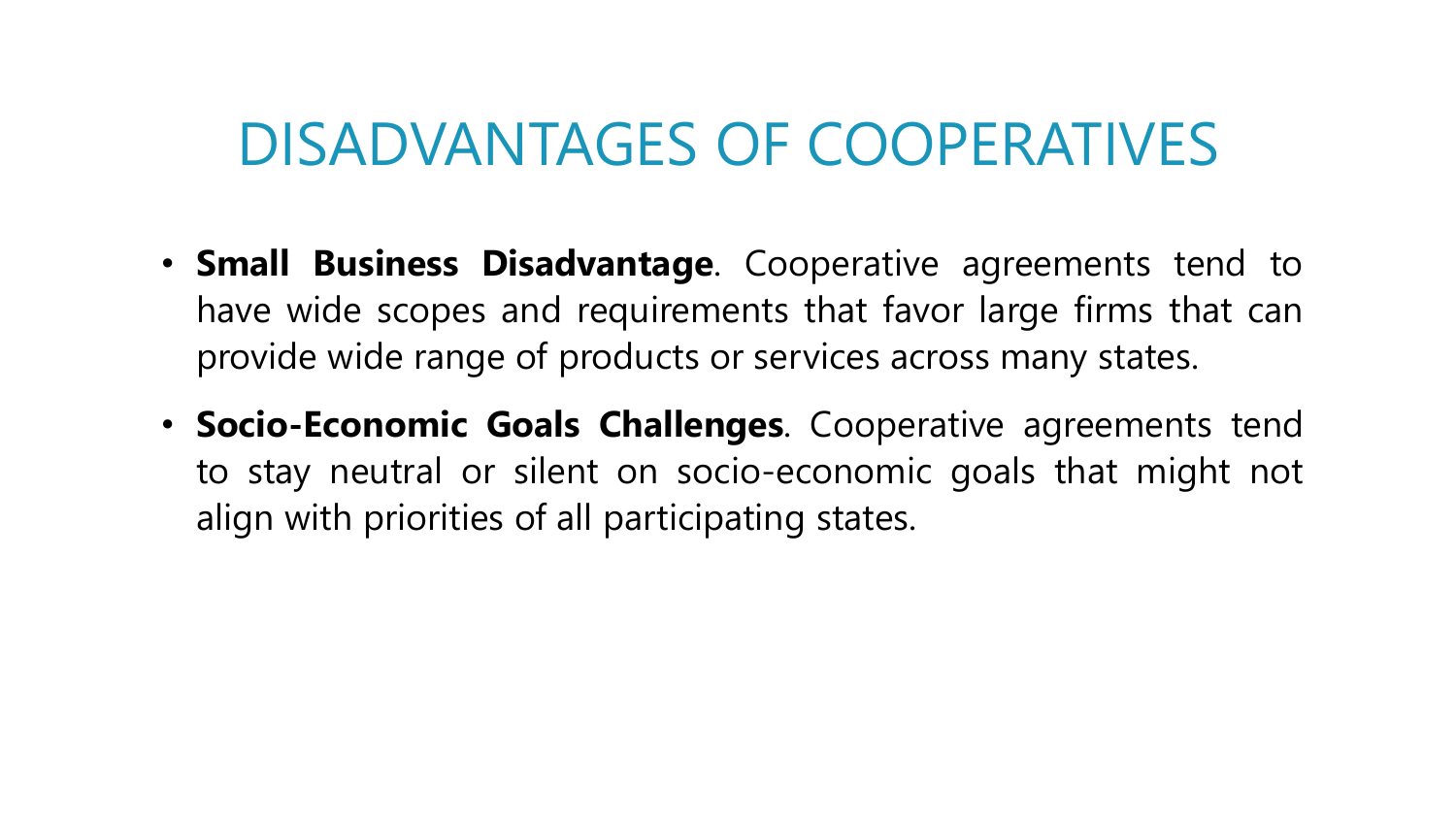## PROPOSED APPROACH

- WEBS Courtesy Postings for cooperative solicitations to allow DES an option to join.
- For commodities/markets with large availability of small/diverse businesses, DES will do our own master contract.
- For commodities/markets without large availability of small/diverse businesses, DES can join a cooperative agreement; provided it offers other best value criteria:
	- Opportunity for small/diverse subcontractors/resellers participation;
	- Competitive pricing, economies of scale benefits;
	- Consideration of human health and environmental impacts.